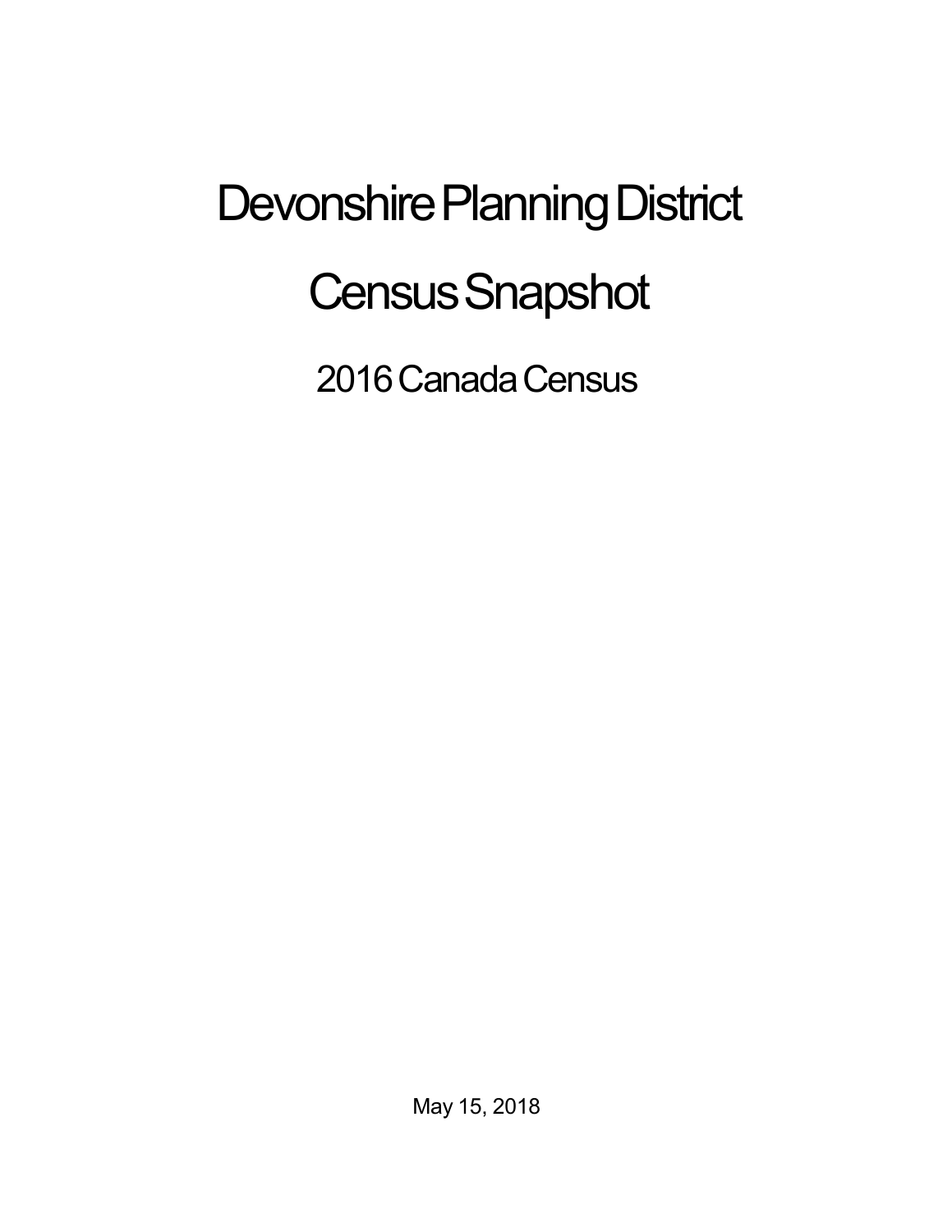City of Windsor Planning Department Devonshire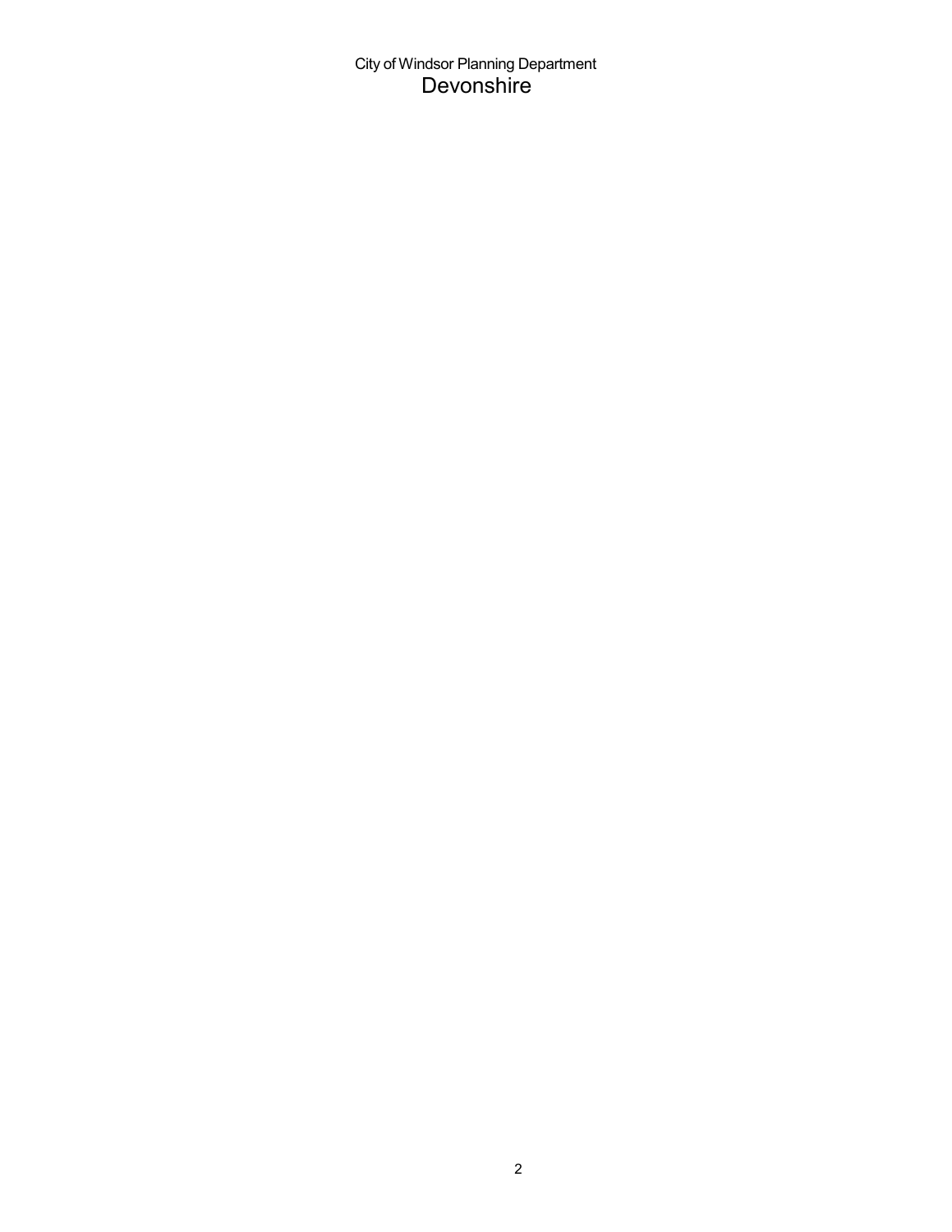## City of Windsor Planning Department 2016 Census Census Snapshot

| 2016 Census<br><b>Census Snapshot</b> | <b>Devonshire</b> |     |
|---------------------------------------|-------------------|-----|
|                                       |                   | %   |
| <b>Total Population</b>               | 8,273             |     |
| Males                                 | 4,067             | 49% |
| Females                               | 4,206             | 51% |
|                                       |                   |     |
| <b>2016 Population by Age</b>         | 8,273             |     |
| 0 to 4 years                          | 478               | 6%  |
| 5 to 9 years                          | 494               | 6%  |
| 10 to 14 years                        | 612               | 7%  |
| 15 to 19 years                        | 628               | 8%  |
| 20 to 24 years                        | 561               | 7%  |
| 25 to 29 years                        | 487               | 6%  |
| 30 to 34 years                        | 454               | 5%  |
| 35 to 39 years                        | 496               | 6%  |
| 40 to 44 years                        | 597               | 7%  |
| 45 to 49 years                        | 698               | 8%  |
| 50 to 54 years                        | 693               | 8%  |
| 55 to 59 years                        | 611               | 7%  |
| 60 to 64 years                        | 464               | 6%  |
| 65 to 69 years                        | 353               | 4%  |
| 70 to 74 years                        | 261               | 3%  |
| 75 to 79 years                        | 177               | 2%  |
| 80 to 84 years                        | 113               | 1%  |
| 85 to 89 years                        | 60                | 1%  |
| 90 to 94 years                        | 12                | 0%  |
| 95 to 99 years                        | 6                 | 0%  |
| 100 years and over                    | 0                 | 0%  |
|                                       |                   |     |
| 0 to 14 years                         | 1,572             | 19% |
| 15 to 64 years                        | 5,693             | 69% |
| 65 years and over                     | 961               | 12% |
| 85 years and over                     | 118               | 1%  |
|                                       |                   |     |
| Average age of population             | 38.1              |     |
| <b>Median age</b>                     | 39.2              |     |
| <b>Families</b>                       | 2,371             |     |
| Persons per family                    | 3.0               | 0%  |
| Total couple families                 | 1,907             | 80% |